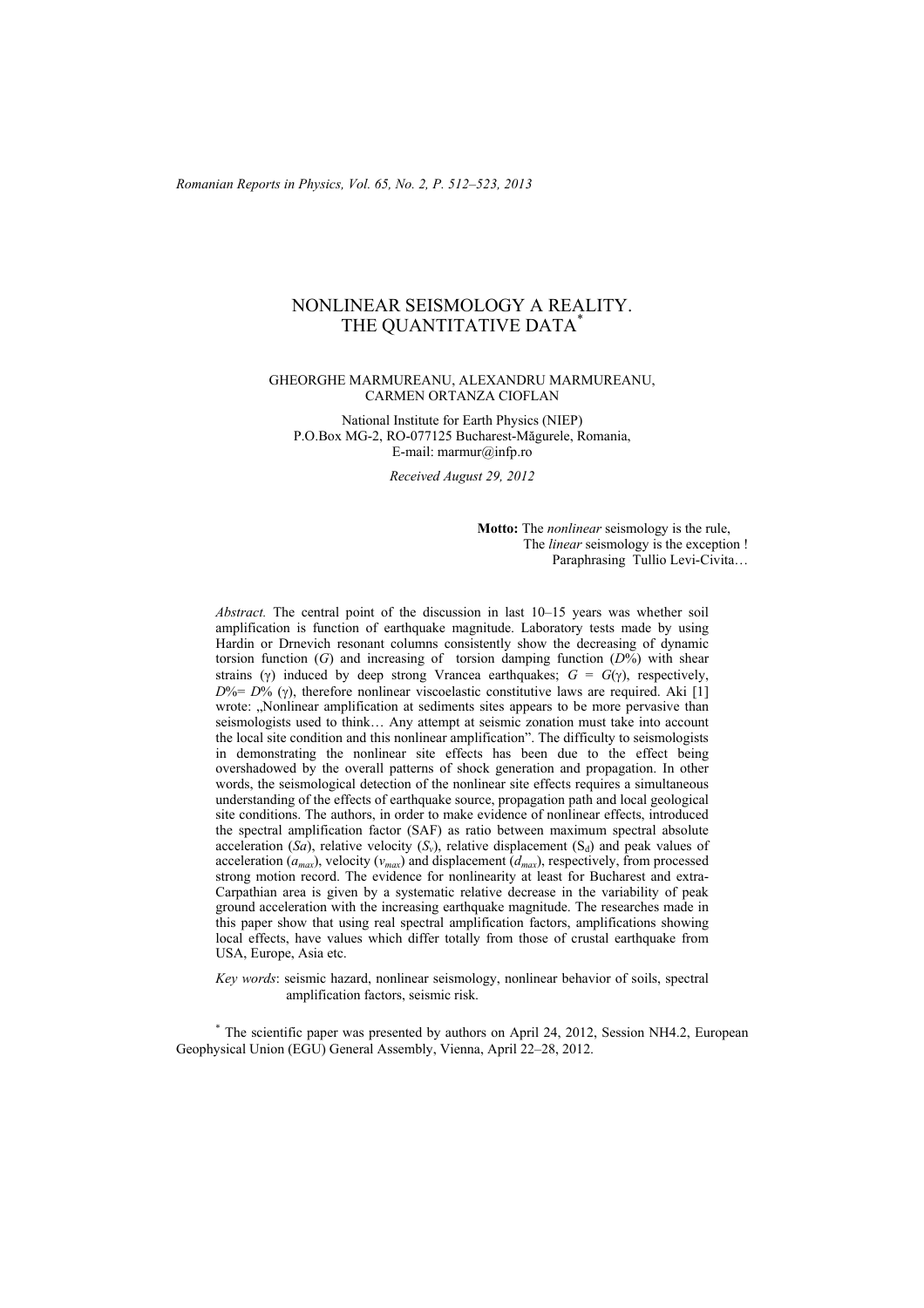## **1. INTRODUCTION**

Most cities and villages are located on alluvial deposits/sediments, on Quaternary layers in river valleys [8]. The central question of the discussion is whether soil amplification is amplitude dependent. The dependence of soil response on strain amplitude become a standard assumption in the geotechnical field and engineering seismology.

From the geological point of view, Bucharest City is located in the central part of the Moesia Platform in the Romanian Plain [8], at about 140 km far from Vrancea area. Above a Cretaceous and a Miocene deposit (with the bottom at roundly 1,400 m of depth), a Pliocene shallow water deposit  $($   $\sim$  700m thick) was settled (Fig. 1). The surface geology consists mainly of Quaternary alluvial deposits.



k- Cretaceous; pm- Pontian; dc- Dacian; rm- Romanian; lower Pleistocene: vl- Villafranchian (Cândesti layers); gz- Günz (Frätesti layers); middle-upper Pleistocene: md- Mindel (marl complex); rs-Riss (Mostistea sands); wr-Würm (wr4- low: terace; wr<sub>2</sub>- Colentine gravel; wr4- red clay); wr-h- Würm-Holocene (lõesslike deposits); h- Holocene- alluvium deposits.

Fig. 1 – Geological cross-section in the eastern part of the Romanian Plain (NE - SW) (Vrancea-Ploiesti-Bucharest- Giurgiu-Danube river).

On the other part, in 1996, it was the question: Nonlinear Soil Response – A Reality? [2]. The difficulty to seismologists in demonstrating the nonlinear site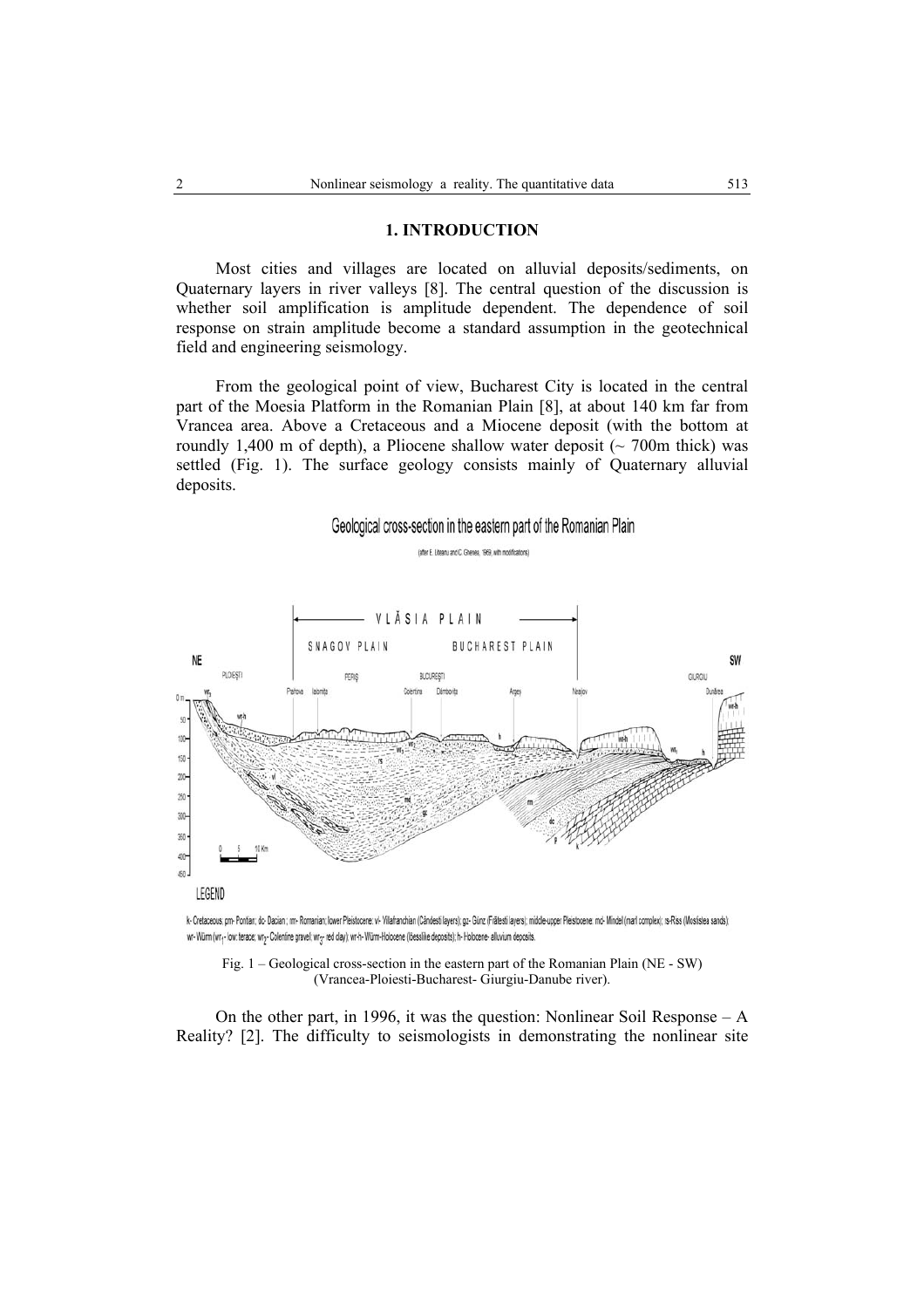effects has been due to the effect being overshadowed by the overall patterns of shock generation and propagation.

Laboratory tests developed in Engineering Seismology Laboratory from NIEP by using resonant columns Hardin and Drnevich consistently show the decreasing of dynamic torsion function  $(G, \text{d}aN/cm^2)$  and increasing of torsion damping function (*D*%) with shear strains (γ) induced by deep strong Vrancea earthquakes;  $G = G(\gamma)$ , respectively,  $D\% = D(\gamma)\%$  reduction in shear modulus (*G*) and increase in damping ratio (*D*) with increasing shear strain (γ), *i.e.*,  $G = G(\gamma)$ , respectively,  $D\% = D(\gamma)\%$  (Fig. 1).



Fig. 2 – Normalized curves for sand with gravel from NIEP resonant columns [7].

For smaller earthquakes, the strains are smaller and we are in the left-hand side of Fig. 2: for strong earthquakes, the strains are larger and we are in the righthand side of Fig. 2. Consequently the responses of a system of nonlinear viscoelastic materials (clays, marls, gravel, sands etc.) subjected, for example to vertically traveling shear waves are far away from being linear and generating large discrepancies. In this case, in the wave equation:

$$
G\frac{\partial^2 u_2(x_1,t)}{\partial x_1^2} + \eta \frac{\partial^3 u_2(x_1,t)}{\partial t \partial x_1^2} = \rho \frac{\partial^2 u_2(x_1,t)}{\partial t^2},\tag{1}
$$

where  $G(daN/cm<sup>2</sup>)$  is the dynamic torsion modulus function and  $D(\%)$  is the torsion damping function; both of them are functions of shear strains (γ), frequency (ω), confining pressure (σ), depth (*h*), temperature (*t*), void ratio (*v*) etc., that is: *G* = *G*(γ,ω, σ, *h*, *t*, *v*,...) and *D* = *D*(γ,ω, σ, *h*, *t*, *v*,...).

In main ground motion equation, ground displacement  $u(t)$  has general form: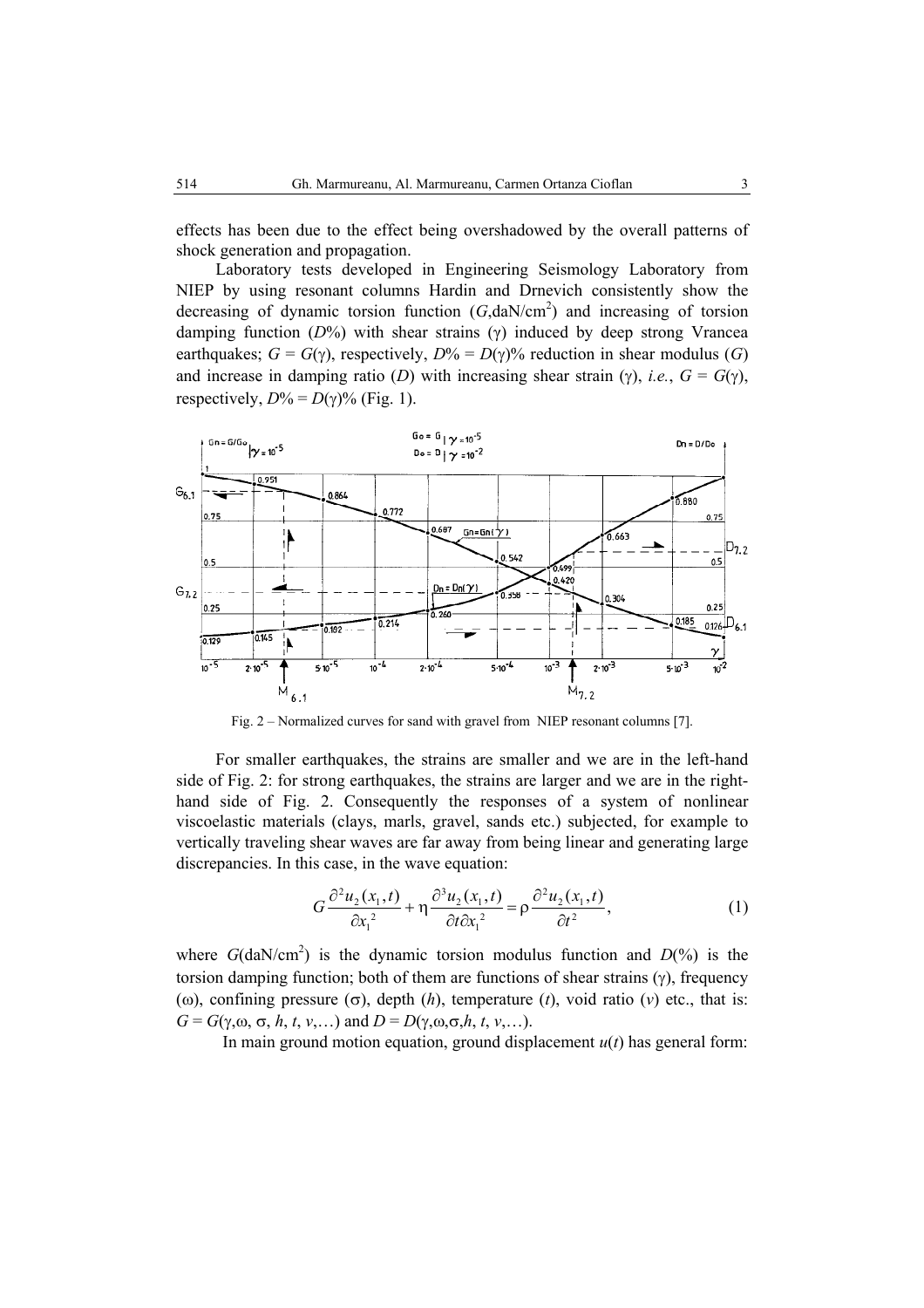$$
u(t) = s(t)^* g(t)^* i(t),
$$

where:  $s(t)$  = source function,  $g(t)$  = propagation function and,  $i(t)$  = instrument recording function.

Modern seismology strives to describe mathematically each of the filters contributing to the observed displacements and seismological research efforts classically bifurcate in two major categories: (i) – studying the source terms and their associated phenomena, and, (ii) – studying propagation terms and the associated Earth structure.

The nature of elasticity allows us to treat mathematically the process of excitation, propagation, and recording of seismic waves as a sequence of linear filters that combine to produce observed seismograms. On the other hand, the difficulty to seismologists in demonstrating the nonlinear site effects has been due to the effect being overshadowed by the overall patterns of shock generation and propagation. In other words, the seismological detection of the nonlinear site effects requires a simultaneous understanding of the effects of earthquake source, propagation path and local geological site conditions.



Fig. 3 – The ways of seismic waves from source to free field.

Let's see the actual data from records made during of last strong and deep Vrancea earthquakes, that are: March 4, 1977 ( $M_W = 7.4$ ;  $h = 109$  km); August 30,1086 ( $M_W$  = 7.1;  $h$  = 131 km), May 30, 1990 ( $M_W$  = 6.9;  $h$  = 79 km) and May 31, 1990 ( $M_W$ = 6.4,  $h$  = 90 km).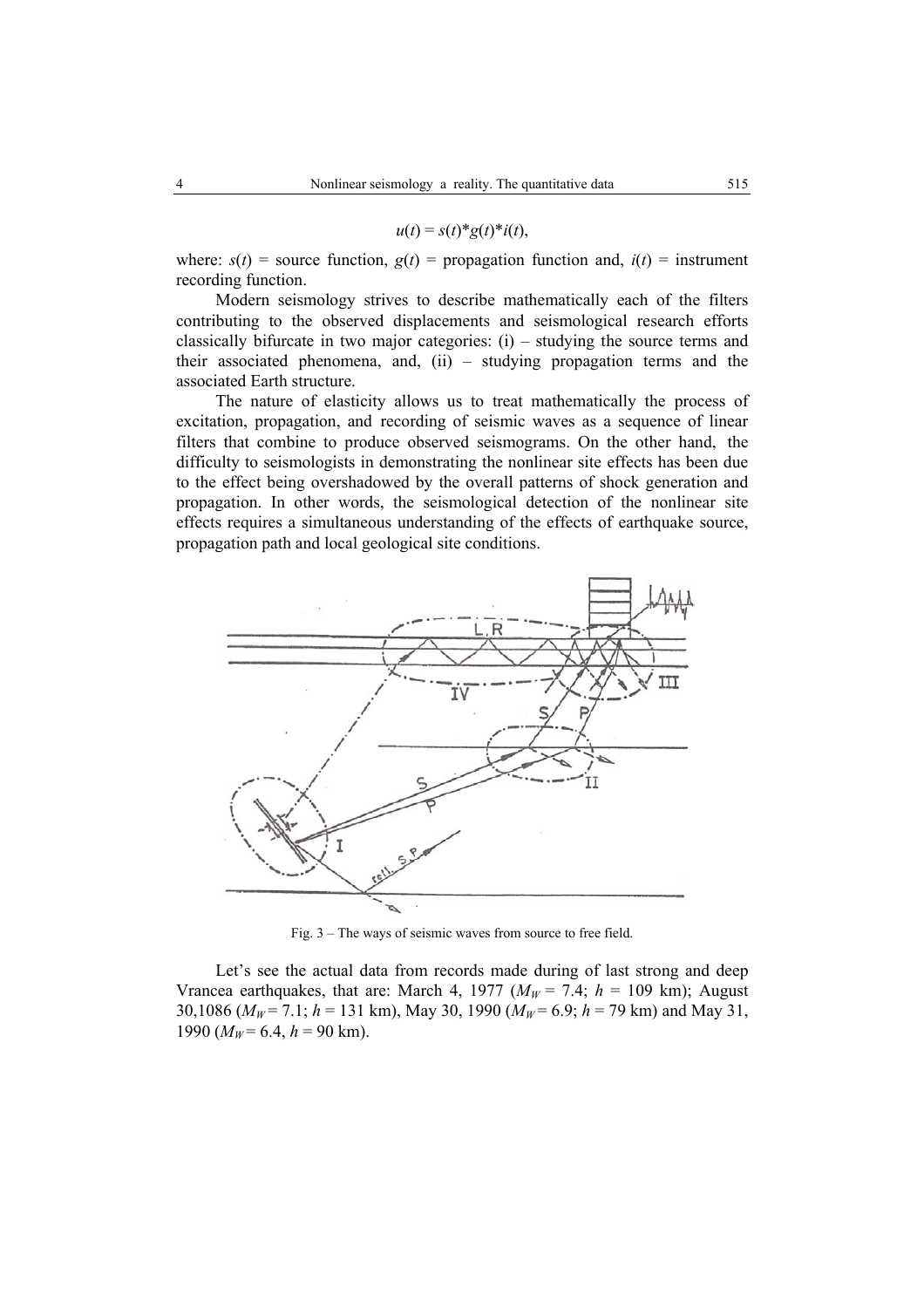## **2. RECORDED DATA ON SEISMIC STATIONS FROM EXTRA-CARPATHIAN AREA**

In order to find the quantitative characteristics of the nonlinear soil behavior and nonlinear site response, the authors  $[4-7]$  introduced so-called "the spectral (seismic) amplification factor" (SAF) as ratio between maximum spectral absolute acceleration (*Sa*), relative velocity (*Sv*), relative displacement (*Sd*) and peak values of acceleration (*amax*), velocity (*vmax*) and displacement (*dmax*), respectively, from processed strong motion record). The theoretical support to spectral amplification factor approach is given in [7].

The concept was used by us for last *STRESS TEST* asked by IAEA Vienna for Romanian Cernavoda Nuclear Power Plant after strong Japan earthquake on March 11, 2011 ( $M_W$  = 9,0). In Tables 1–19 are given the nonlinear effects function of Vrancea earthquake magnitude and site of seismic stations locations from Bucharest and other cities from extra-Carpathian area, that is, from Iasi to Craiova, records obtained by NIEP and INCERC Bucharest [3, 5]. In Tables 1–19 are given spectral amplification factors (SAF) for absolute accelerations at 5% fraction of critical damping ( $\beta = 5\%$ ) at 18 seismic stations for last four Vrancea strong earthquakes: March, 4, 1977 ( $M_W$  = 7.4); August, 30, 1986 ( $M_W$  = 7.1); May, 30, 1990 ( $M_W$ = 6.9) and May, 31, 1990 ( $M_W$ = 6.4).

*Table 1* 

Bucharest-INCERC Seismic Station (E-W Comp.):  $\Phi^0$  = 44.442;  $\lambda^0$  = 26.105

| Earthquake | $a_{max}(cm/s^2)$<br>(recorded) | $\sigma$ max<br>$\omega_a$<br>$(B=5\%)$ | $\max$ / $\alpha$<br>$a_{\text{max}}$<br>$\mathsf{\omega}_{\mathrm{a}}$<br>(SAF) |          | $S_a(g)$<br>$(B=5\%)$ | $\frac{1}{2}$ | $\%$  |
|------------|---------------------------------|-----------------------------------------|----------------------------------------------------------------------------------|----------|-----------------------|---------------|-------|
| 04.03.1977 | 88.4                            | $440 \text{cm/s}^2$                     | 2.33                                                                             | 214      | 1025.2                | 228.7         | 21.4% |
| 08.30.1986 | 09.1                            | $249 \text{cm/s}^2$                     | 2.28                                                                             | .241     | 309.0                 | 135.4         | 24.1% |
| 05.30,1990 | 98.9                            | $280 \text{cm/s}^2$                     | 2.83                                                                             | $.000$ . | 280.0                 | 98.9          |       |

*Ţable 2* 

| Bucharest-INCERC Seismic Station (N-S Comp.): $\Phi^0$ = 44.442; $\lambda^0$ = 26.105 |                                 |                                     |                                          |       |                                           |       |               |  |  |  |
|---------------------------------------------------------------------------------------|---------------------------------|-------------------------------------|------------------------------------------|-------|-------------------------------------------|-------|---------------|--|--|--|
| Earthquake                                                                            | $a_{max}(cm/s^2)$<br>(recorded) | $\overline{S_a}^{max}$<br>$(B=5\%)$ | max/<br>$a_{max}$<br>$\Delta_a$<br>(SAF) | c     | $S_a$ <sup>*</sup> $(g)$<br>$\beta = 5\%$ | $a^*$ | $\frac{0}{0}$ |  |  |  |
| 04.03.1977                                                                            | 206,9                           | $650 \text{cm/s}^2$                 | 3.14                                     | .322  | 859.3                                     | 273.5 | $32.2\%$      |  |  |  |
| 08.30,1986                                                                            | 96.96                           | $255 \text{cm/s}^2$                 | 2.62                                     | 1.583 | 403.6                                     | 153.4 | 58.3%         |  |  |  |
| 05.30,1990                                                                            | 66.21                           | $275 \text{cm/s}^2$                 | 4.15                                     | 1.000 | 275.0                                     | 66.2  |               |  |  |  |

*Table 3* 

Bucharest-Balta Albă Seismic Station (E-W Comp.):  $\Phi^0$  = 44.413;  $\lambda^0$  = 26.169

| Earthquake | $a_{max}(cm/s^2)$<br>(recorded) | $\alpha$ max<br>$\omega_a$<br>$\beta = 5\%$ | max/<br>$a_{max}$<br>$\omega_a$<br>(SAF) | c    | $S_a$ <sup><math>\check{g}</math></sup><br>$(B=5\%)$ | *<br>a | $\%$     |
|------------|---------------------------------|---------------------------------------------|------------------------------------------|------|------------------------------------------------------|--------|----------|
| 08.30.1986 | 89.08                           | $345 \text{cm/s}^2$                         | 3.87                                     | .217 | 419.86                                               | 104.41 | 21.7%    |
| 05.30,1990 | 63.13                           | $270 \text{cm/s}^2$                         | 4.27                                     | .103 | 297.81                                               | 69.63  | $10.3\%$ |
| 05.31.1990 | 5.90                            | $75 \text{cm/s}^2$                          | 4.71                                     | 000  | 75.00                                                | 15.90  | -        |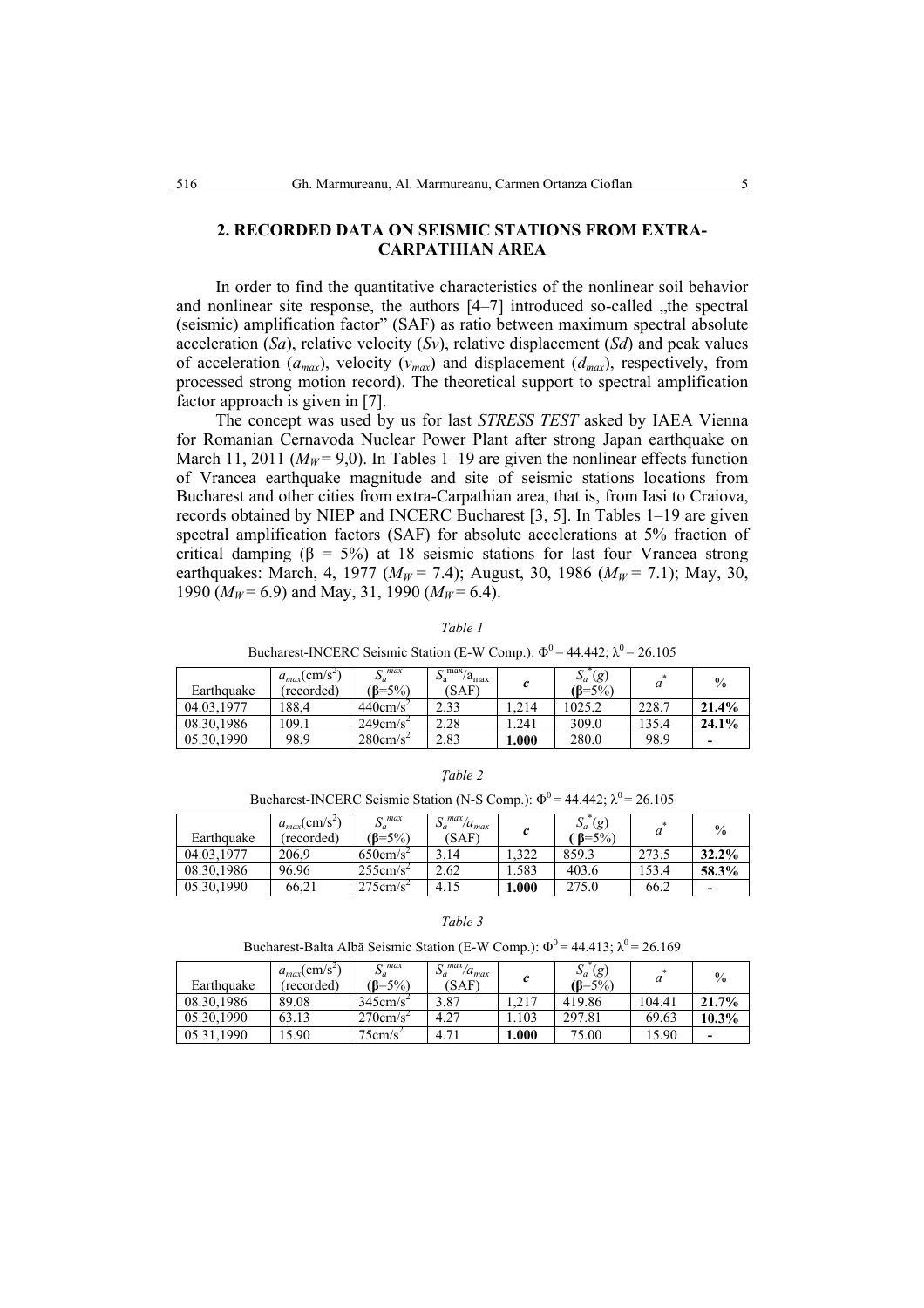### *Table 4*

| Bucharest-Bolintinu Vale Seismic Station (N155E Comp.): $\Phi^0$ = 44.444; $\lambda^0$ = 25.757 |  |
|-------------------------------------------------------------------------------------------------|--|
|-------------------------------------------------------------------------------------------------|--|

| Earthquake | $a_{max}$<br>(recorded) | $\alpha$ max<br>$\Delta_a$<br>$(B=5\%)$ | $\sim \frac{max}{max}/a_{max}$<br>$\mathcal{Q}_a$<br>(SAF) | c     | $S_a$ $(g)$<br>$(B=5\%)$ | $\alpha$ | $\frac{0}{0}$ |
|------------|-------------------------|-----------------------------------------|------------------------------------------------------------|-------|--------------------------|----------|---------------|
| 08.30,1986 | 83.7 cm/s <sup>2</sup>  | $295 \text{cm/s}^2$                     | 3.52                                                       | 1,235 | 364.3                    | 103.3    | 23.5%         |
| 05.30.1990 | $215.0 \text{cm/s}^2$   | $800 \text{cm/s}^2$                     | 3.72                                                       | 1.169 | 935,2                    | 251.3    | 16.9%         |
| 05.31,1990 | 35.6 cm/s <sup>2</sup>  | $155 \text{cm/s}^2$                     | 4.35                                                       | 1.000 | 155.0                    | 35.60    | -             |

#### *Table 5*

## Bucharest-Brănești Seismic Station (N107W Comp.):  $\Phi^0 = 44.460$ ;  $\lambda^0 = 26.329$

| Earthquake | $a_{max}(cm/s^2)$<br>(recorded) | $C$ max<br>$\mathcal{Q}_a$<br>$(B=5\%)$ | $\frac{1}{2}$ $\frac{1}{2}$ $\frac{1}{2}$ $\frac{1}{2}$ $\frac{1}{2}$ $\frac{1}{2}$ $\frac{1}{2}$ $\frac{1}{2}$ $\frac{1}{2}$ $\frac{1}{2}$ $\frac{1}{2}$ $\frac{1}{2}$ $\frac{1}{2}$ $\frac{1}{2}$ $\frac{1}{2}$ $\frac{1}{2}$ $\frac{1}{2}$ $\frac{1}{2}$ $\frac{1}{2}$ $\frac{1}{2}$ $\frac{1}{2}$ $\frac{1}{2}$<br>(SAF) | c     | $S_a(g)$<br>$(B=5\%)$ | 米<br>a | $\%$  |
|------------|---------------------------------|-----------------------------------------|------------------------------------------------------------------------------------------------------------------------------------------------------------------------------------------------------------------------------------------------------------------------------------------------------------------------------|-------|-----------------------|--------|-------|
| 08.30,1986 | 89.08                           | $345 \text{cm/s}^2$                     | 3.87                                                                                                                                                                                                                                                                                                                         | 1,217 | 419.86                | 104.4  | 21.7% |
| 05.30,1990 | 63.13                           | $270 \text{cm/s}^2$                     | 4.27                                                                                                                                                                                                                                                                                                                         | .103  | 297.81                | 69.6   | 10.3% |
| 05.31,1990 | 15.90                           | $75 \text{cm/s}^2$                      | 4.71                                                                                                                                                                                                                                                                                                                         | 1.000 | 75.00                 | 15.9   |       |

#### *Table 6*

# Bucharest-Metalurgiei Seismic Station (N127W Comp.):  $\Phi^0 = 44.376$ ;  $\lambda^0 = 26.119$

| Earthquake | $a_{max}(cm/s^2)$<br>(recorded) | $C$ max<br>$\Delta_a$<br>$(B=5\%)$ | $\frac{1}{2}$ $\frac{1}{2}$ $\frac{1}{2}$ $\frac{1}{2}$ $\frac{1}{2}$ $\frac{1}{2}$ $\frac{1}{2}$ $\frac{1}{2}$ $\frac{1}{2}$ $\frac{1}{2}$ $\frac{1}{2}$ $\frac{1}{2}$ $\frac{1}{2}$ $\frac{1}{2}$ $\frac{1}{2}$ $\frac{1}{2}$ $\frac{1}{2}$ $\frac{1}{2}$ $\frac{1}{2}$ $\frac{1}{2}$ $\frac{1}{2}$ $\frac{1}{2}$<br>(SAF) | c     | $S_a(g)$<br>$(B=5\%)$ |        | $\%$  |
|------------|---------------------------------|------------------------------------|------------------------------------------------------------------------------------------------------------------------------------------------------------------------------------------------------------------------------------------------------------------------------------------------------------------------------|-------|-----------------------|--------|-------|
| 08.30,1986 | 71.07                           | $220 \text{cm/s}^2$                | 3.06                                                                                                                                                                                                                                                                                                                         | 1.483 | 326.26                | 105.39 | 48.3% |
| 05.30,1990 | 55.40                           | $220 \text{cm/s}^2$                | 3.97                                                                                                                                                                                                                                                                                                                         | l.143 | 251.46                | 63.32  | 14.3% |
| 05.31,1990 | 12.10                           | $55cm/s^2$                         | 4.54                                                                                                                                                                                                                                                                                                                         | 1.000 | 55.00                 | 12.10  |       |

#### *Table 7*

# Bucharest-Panduri Seismic Station (N131E Component):  $\Phi^0 = 44.426$ ;  $\lambda^0 = 26.065$

| Earthquake | $a_{max}(cm/s^2)$<br>(recorded) | $C$ max<br>$\mathcal{Q}_a$<br>$(B=5\%)$ | $\sim m\overline{ax}/a_{max}$<br>(SAF) | c      | $S_a^*(g)$<br>$(B=5\%)$ | a      | $\frac{0}{0}$ |
|------------|---------------------------------|-----------------------------------------|----------------------------------------|--------|-------------------------|--------|---------------|
| 08.30,1986 | 89.4                            | $295 \text{cm/s}^2$                     | 3.29                                   | 1.513  | 446.33                  | 135.26 | 51.3%         |
| 05.30,1990 | 131.3                           | $590 \text{cm/s}^2$                     | 4.49                                   | ۔ 109ء | 654.31                  | 145.61 | 10.9%         |
| 05.31,1990 | 33.0                            | $160 \text{cm/s}^2$                     | 4.98                                   | 1.000  | 160.00                  | 33.00  | -             |

### *Table 8*

# Bucharest-Titulescu Seismic Station (N145W Component):  $\Phi^0 = 44.452$ ;  $\lambda^0 = 26.080$

| Earthquake | $a_{max}(cm/s^2)$<br>(recorded) | $C$ max<br>$\mathcal{Q}_a$<br>$(B=5\%)$ | $\sim \frac{m\overline{a}x}{a_{max}}$<br>(SAF) | c     | $S_a(g)$<br>$(B=5\%)$ |       | $\frac{0}{0}$ |
|------------|---------------------------------|-----------------------------------------|------------------------------------------------|-------|-----------------------|-------|---------------|
| 08.30,1986 | 87.54                           | $395 \text{cm/s}^2$                     | 4.51                                           | 1.142 | 451.09                | 99.97 | $14.2\%$      |
| 05.30,1990 | 56.80                           | $210 \text{cm/s}^2$                     | 3.69                                           | 1.395 | 292.95                | 78.91 | 39.5%         |
| 05.31,1990 | 10.67                           | $55cm/s^2$                              | 5.15                                           | 1.000 | 55.00                 | 10.67 |               |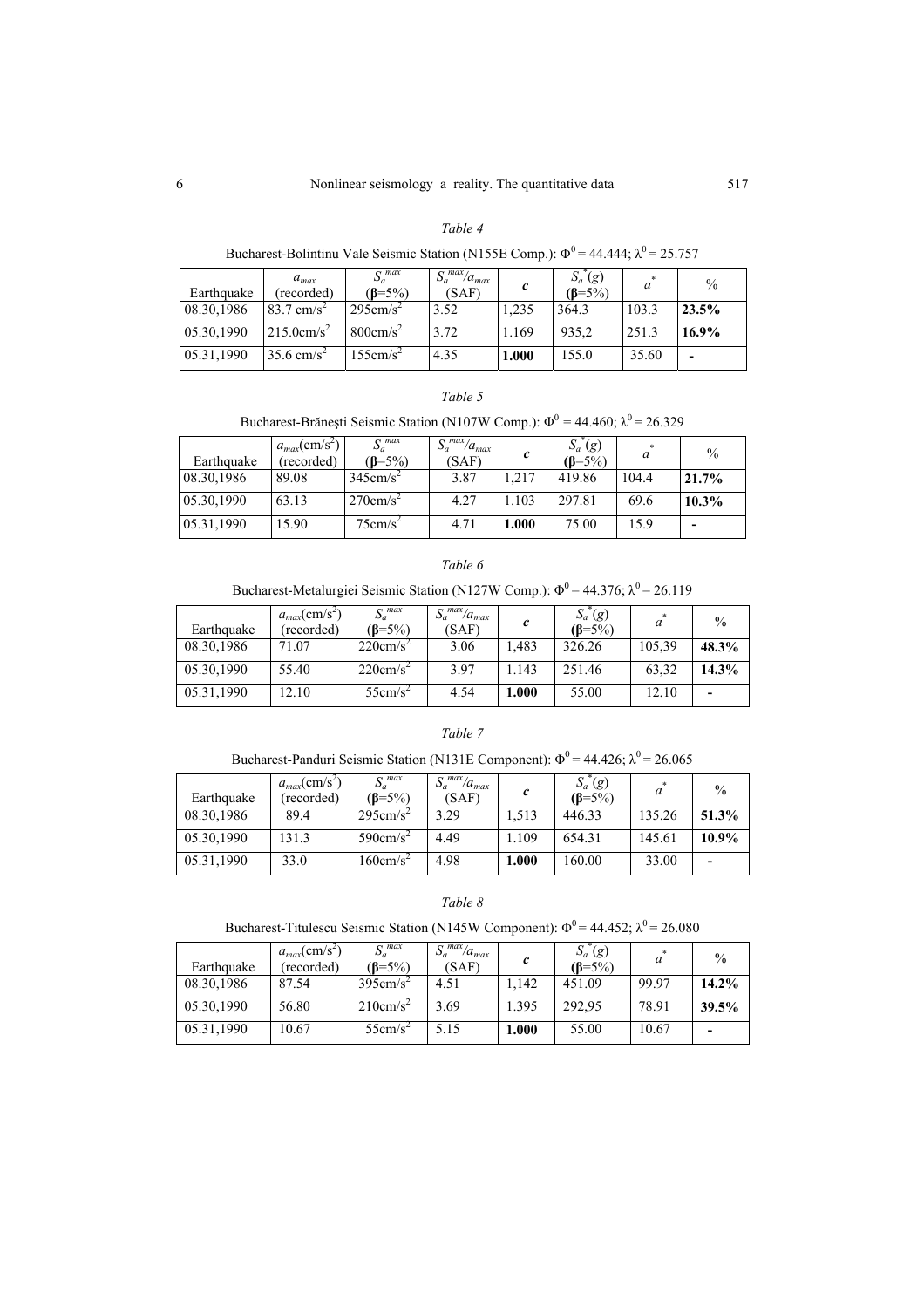## *Table 9*

# Bucharest-Carlton Seismic Station (N75E Comp.):  $\Phi^0 = 44.436$ ;  $\lambda^0 = 26.102$

| Earthquake | $a_{max}(cm/s^2)$<br>(recorded) | $S_a^{max}$<br>$(B=5\%)$ | $\sim \frac{max}{a_{max}}$<br>$\mathfrak{o}_a$<br>(SAF) | c     | $S_a(y)$<br>$\beta = 5\%$ |        | $\frac{0}{0}$ |
|------------|---------------------------------|--------------------------|---------------------------------------------------------|-------|---------------------------|--------|---------------|
| 08.30,1986 | 79.60                           | $240 \text{cm/s}^2$      | 3.015                                                   | 1.276 | 306.24                    | 101.64 | 27.6%         |
| 05.30,1990 | 114.7                           | $305 \text{cm/s}^2$      | 2.659                                                   | 1.447 | 210.78                    | 165.97 | 44.7%         |
| 05.31,1990 | 19.48                           | $75 \text{cm/s}^2$       | 3.850                                                   | 1.000 | 75.00                     | 19.48  | -             |

## *Table 10*

Galați-IPJ (GLT2) Seismic Station (N97WE Comp.):  $\Phi^0$  = 45.430;  $\lambda^0$  = 28.058

| Earthquake | $a_{max}(cm/s^2)$<br>(recorded) | $S_a^{max}$<br>$(B=5\%)$ | $\sim \frac{max}{a_{max}}$<br>$\mathcal{Q}_a$<br>(SAF) | c     | $S_a(g)$<br>$(B=5\%)$ |       | $\%$     |
|------------|---------------------------------|--------------------------|--------------------------------------------------------|-------|-----------------------|-------|----------|
| 08.30,1986 | 69.10                           | $220 \text{cm/s}^2$      | 3.183                                                  | 1.334 | 293.48                | 92.17 | 33.4%    |
| 05.30,1990 | 74.23                           | $250 \text{cm/s}^2$      | 3.368                                                  | .260  | 315.00                | 93.53 | $26.0\%$ |
| 05.31,1990 | 47.11                           | $200 \text{cm/s}^2$      | 4.245                                                  | 1.000 | 200.00                | 47.11 |          |

## *Table 11*

Iași-Centru (IAS2) Seismic Station (N-S Comp.):  $\Phi^0 = 47.160$ ;  $\lambda^0 = 27.570$ 

| Earthquake | $a_{max}(cm/s^2)$<br>(recorded) | $S_a^{max}$<br>$(B=5\%)$ | $\frac{1}{C}$ $\frac{m\overline{ax}}{a_{max}}$<br>(SAF) | c     | $S_a^{\dagger}(g)$<br>$(\beta = 5\%)$ | $\alpha$ | $\frac{0}{0}$ |
|------------|---------------------------------|--------------------------|---------------------------------------------------------|-------|---------------------------------------|----------|---------------|
| 08.30,1986 | 64.10                           | $190 \text{cm/s}^2$      | 2.964                                                   | .363  | 563.16                                | 87.36    | 36.3%         |
| 05.30,1990 | 109.5                           | $390 \text{cm/s}^2$      | 3.561                                                   | 1.135 | 442.65                                | 124.28   | 13.5%         |
| 05.31,1990 | 45.76                           | $185 \text{cm/s}^2$      | 4.042                                                   | 1.000 | 185.00                                | 45.76    |               |

#### *Table 12*

| Iași-Copou (IAS2) Seismic Station (N-S Comp.): $\Phi^0$ = 47.193; $\lambda^0$ = 27.562 |  |
|----------------------------------------------------------------------------------------|--|
|----------------------------------------------------------------------------------------|--|

| Earthquake | $a_{max}(cm/s^2)$<br>(recorded) | $C$ max<br>$\Delta_a$<br>$(B=5\%)$ | $\sim \frac{max}{a_{max}}$<br>$\mathcal{Q}_a$<br>(SAF) | c     | $S_a(g)$<br>$(B=5\%)$ |        | $\frac{0}{0}$ |
|------------|---------------------------------|------------------------------------|--------------------------------------------------------|-------|-----------------------|--------|---------------|
| 08.30,1986 | 68.18                           | $225 \text{cm/s}^2$                | 3.300                                                  | .293  | 290.92                | 88.15  | 29.3%         |
| 05.30,1990 | 97.22                           | $395 \text{cm/s}^2$                | 4.063                                                  | .050  | 414.75                | 102,08 | 13.5%         |
| 05.31,1990 | 49.44                           | $211 \text{cm/s}^2$                | 4.267                                                  | 1.000 | 211.00                | 49.44  |               |

## *Table 13*

Bucharest-Măgurele Seismic Station (E-W Comp.):  $\Phi^0 = 47.347$ ;  $\lambda^0 = 26.030$ 

| Earthquake | $a_{max}(cm/s^2)$<br>(recorded) | $\sigma$ max<br>$\omega_a$<br>$(B=5\%)$ | $\frac{1}{2}$ $\frac{1}{2}$ $\frac{1}{2}$ $\frac{1}{2}$ $\frac{1}{2}$ $\frac{1}{2}$ $\frac{1}{2}$ $\frac{1}{2}$ $\frac{1}{2}$ $\frac{1}{2}$ $\frac{1}{2}$ $\frac{1}{2}$ $\frac{1}{2}$ $\frac{1}{2}$ $\frac{1}{2}$ $\frac{1}{2}$ $\frac{1}{2}$ $\frac{1}{2}$ $\frac{1}{2}$ $\frac{1}{2}$ $\frac{1}{2}$ $\frac{1}{2}$<br>(SAF) | c    | $S_a^*(g)$<br>$(B=5\%)$ | 米<br>a | $\frac{0}{0}$            |
|------------|---------------------------------|-----------------------------------------|------------------------------------------------------------------------------------------------------------------------------------------------------------------------------------------------------------------------------------------------------------------------------------------------------------------------------|------|-------------------------|--------|--------------------------|
| 08.30,1986 | 113.8                           | $307 \text{cm/s}^2$                     | 2.6982                                                                                                                                                                                                                                                                                                                       | .329 | 408.6                   | 151.46 | 32.9%                    |
| 05.30,1990 | 90.25                           | $324 \text{cm/s}^2$                     | 3.5869                                                                                                                                                                                                                                                                                                                       | .000 | 324.0                   | 90.25  | $\overline{\phantom{0}}$ |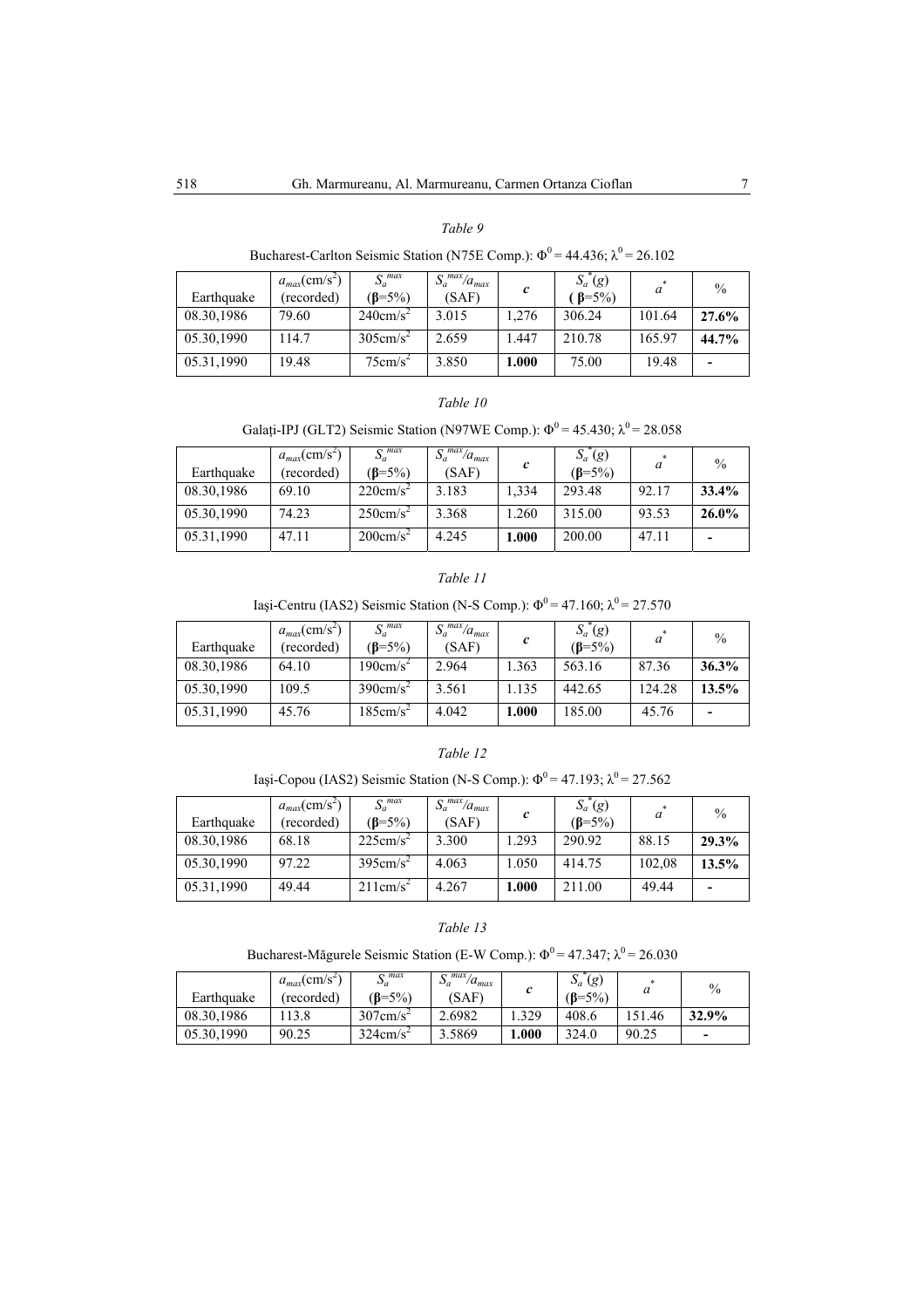## *Table 14*

# Ploiești-(PLS) Seismic Station (N100E Comp.):  $\Phi^0$  = 44.930;  $\lambda^0$  = 26.020

| Earthquake | $a_{max}(cm/s^2)$<br>(recorded) | $C$ max<br>$\mathcal{Q}_a$<br>$(B=5\%)$ | $\frac{1}{2}$ $\frac{1}{2}$ $\frac{1}{2}$ $\frac{1}{2}$ $\frac{1}{2}$ $\frac{1}{2}$ $\frac{1}{2}$ $\frac{1}{2}$ $\frac{1}{2}$ $\frac{1}{2}$ $\frac{1}{2}$ $\frac{1}{2}$ $\frac{1}{2}$ $\frac{1}{2}$ $\frac{1}{2}$ $\frac{1}{2}$ $\frac{1}{2}$ $\frac{1}{2}$ $\frac{1}{2}$ $\frac{1}{2}$ $\frac{1}{2}$ $\frac{1}{2}$<br>(SAF) | c     | $S_a$ <sup><math>\check{g}</math></sup><br>$(B=5\%)$ |        | $\%$  |
|------------|---------------------------------|-----------------------------------------|------------------------------------------------------------------------------------------------------------------------------------------------------------------------------------------------------------------------------------------------------------------------------------------------------------------------------|-------|------------------------------------------------------|--------|-------|
| 08.30,1986 | 207.2                           | $730 \text{cm/s}^2$                     | 3.523                                                                                                                                                                                                                                                                                                                        | .124  | 820.5                                                | 232.89 | 12.4% |
| 05.30,1990 | 72.6                            | $235 \text{cm/s}^2$                     | 3.236                                                                                                                                                                                                                                                                                                                        | .224  | 287.6                                                | 88.86  | 22.4% |
| 05.31,1990 | .6.4                            | $65 \text{cm/s}^2$                      | 3.963                                                                                                                                                                                                                                                                                                                        | 1.000 | 65.00                                                | 16.40  |       |

## *Table 15*

# Vaslui-(VLS1) Seismic Station (N100E Comp.):  $\Phi^0$  = 46.637;  $\lambda^0$  = 27.733

| Earthquake | $a_{max}(cm/s^2)$<br>(recorded) | $C$ max<br>$\mathcal{Q}_a$<br>$(B=5\%)$ | $\frac{1}{2}$ $\frac{1}{2}$ $\frac{1}{2}$ $\frac{1}{2}$ $\frac{1}{2}$ $\frac{1}{2}$ $\frac{1}{2}$ $\frac{1}{2}$ $\frac{1}{2}$ $\frac{1}{2}$ $\frac{1}{2}$ $\frac{1}{2}$ $\frac{1}{2}$ $\frac{1}{2}$ $\frac{1}{2}$ $\frac{1}{2}$ $\frac{1}{2}$ $\frac{1}{2}$ $\frac{1}{2}$ $\frac{1}{2}$ $\frac{1}{2}$ $\frac{1}{2}$<br>(SAF) | c     | $S_a$ <sup><math>\check{g}</math></sup><br>$(B=5\%)$ |        | $\frac{0}{0}$ |
|------------|---------------------------------|-----------------------------------------|------------------------------------------------------------------------------------------------------------------------------------------------------------------------------------------------------------------------------------------------------------------------------------------------------------------------------|-------|------------------------------------------------------|--------|---------------|
| 08.30,1986 | 171.3                           | $550 \text{cm/s}^2$                     | 3.210                                                                                                                                                                                                                                                                                                                        | .275  | 701.25                                               | 218.40 | 27.5%         |
| 05.30,1990 | 130.0                           | $440 \text{cm/s}^2$                     | 3.236                                                                                                                                                                                                                                                                                                                        | .209  | 531.91                                               | 157.17 | $20.9\%$      |
| 05.31,1990 | 51.3                            | $210 \text{cm/s}^2$                     | 4.094                                                                                                                                                                                                                                                                                                                        | 1.000 | 210.00                                               | 51.30  |               |

## *Table 16*

# Bacău-(BAC2) Seismic Station (E-W Comp.):  $\Phi^0$  = 46.567;  $\lambda^0$  = 26.900

| Earthquake | $a_{max}(cm/s^2)$<br>(recorded) | $C$ max<br>$\mathcal{Q}_a$<br>$(B=5\%)$ | $\sim \frac{m\overline{a}x}{a_{max}}$<br>(SAF) | c     | $S_a^{\dagger}(g)$<br>$(B=5\%)$ |        | $\%$  |
|------------|---------------------------------|-----------------------------------------|------------------------------------------------|-------|---------------------------------|--------|-------|
| 08.30,1986 | 72.20                           | $292 \text{cm/s}^2$                     | 4.0443                                         | .457  | 425.44                          | 105.19 | 45.7% |
| 05.30,1990 | 132.43                          | $684 \text{cm/s}^2$                     | 5.1649                                         | .141  | 780.44                          | 151.10 | 24.1% |
| 05.31,1990 | 63.07                           | $372 \text{cm/s}^2$                     | 5.8942                                         | l.000 | 372.00                          | 63.07  |       |

## *Table 17*

| Cernavoda - (CVD2) Seismic Station (E-W Comp.): $\Phi^0$ = 44.340; $\lambda^0$ = 28.030 |  |  |  |  |
|-----------------------------------------------------------------------------------------|--|--|--|--|
|-----------------------------------------------------------------------------------------|--|--|--|--|

| Earthquake | $a_{max}(cm/s^2)$<br>(recorded) | $C$ max<br>$\mathcal{Q}_a$<br>$(B=5\%)$ | $\sim$ max $a_{max}$<br>$\omega_a$<br>(SAF) | c     | $S_a$ <sup><math>\check{g}</math></sup><br>$B = 5\%$ |        | $\%$  |
|------------|---------------------------------|-----------------------------------------|---------------------------------------------|-------|------------------------------------------------------|--------|-------|
| 08.30,1986 | 62.78                           | $256$ cm/s <sup>2</sup>                 | 4.0777                                      | .420  | 363.52                                               | 89.14  | 42.0% |
| 05.30,1990 | 100.06                          | $475 \text{cm/s}^2$                     | 4.7471                                      | .219  | 579.02                                               | 121.97 | 21.9% |
| 05.31,1990 | 49.73                           | $288 \text{cm/s}^2$                     | 5.7912                                      | 1.000 | 288.00                                               | 49.73  |       |

#### *Table 18*

# Craiova-(CRV) Seismic Station (N05E Comp.):  $\Phi^0$  = 47.321;  $\lambda^0$  = 23.798

| Earthquake | $a_{max}(cm/s^2)$<br>(recorded) | max<br>$\omega_a$<br>$(B=5\%)$ | $\sim$ max $a_{max}$<br>(SAF) |       | $S_a^{\dagger}(g)$<br>$B = 5\%$ | a      | $\%$                     |
|------------|---------------------------------|--------------------------------|-------------------------------|-------|---------------------------------|--------|--------------------------|
| 08.30,1986 | 140.7                           | $690 \text{cm/s}^2$            | 4.9040                        | .1435 | 789.01                          | 160.89 | 14.4%                    |
| 05.30,1990 | 62.41                           | $350 \text{cm/s}^2$            | 5.6080                        | 000.1 | 350.00                          | 62.41  | $\overline{\phantom{a}}$ |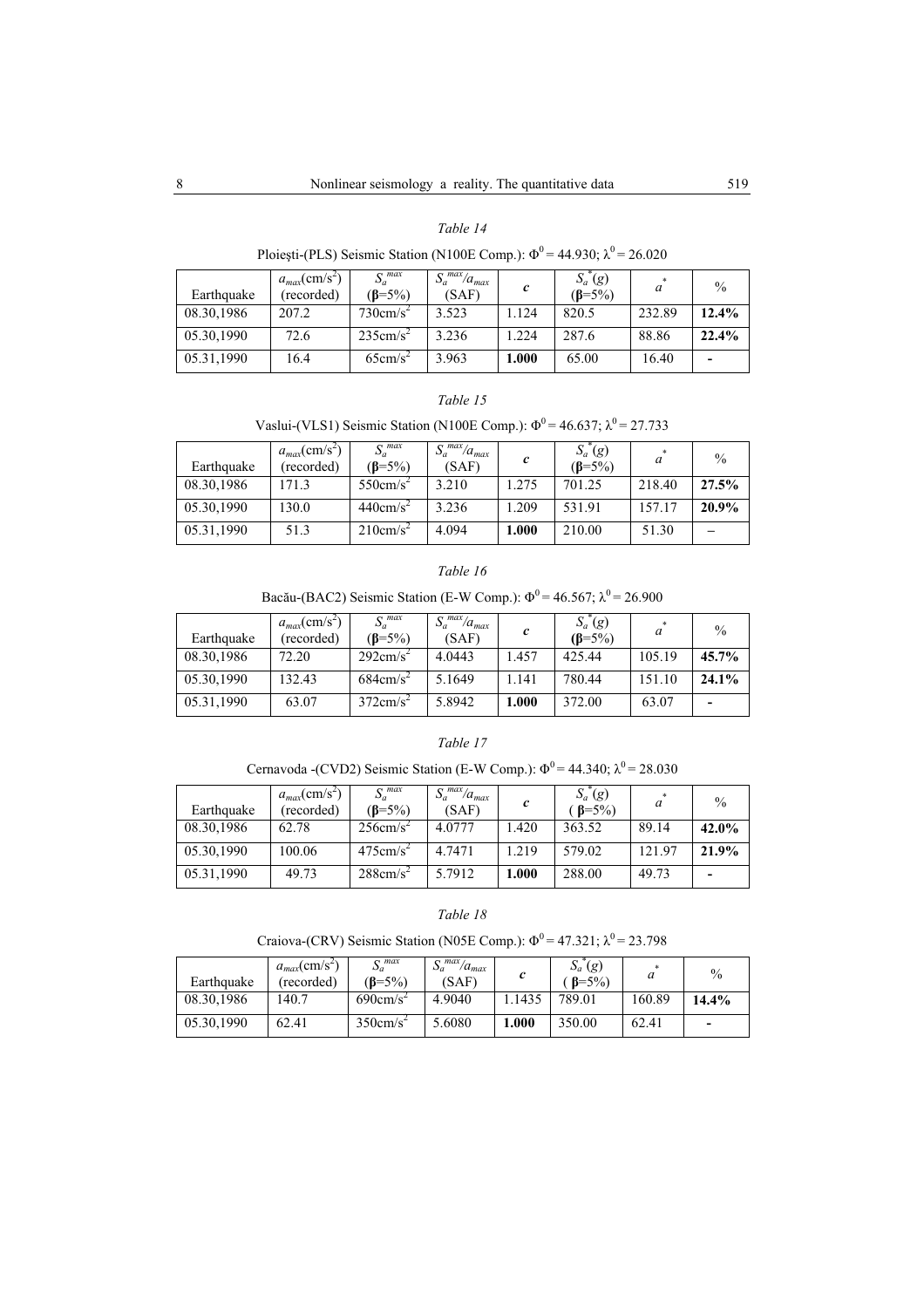| anı |  |
|-----|--|
|-----|--|

| Râmnicu Sărat -(RMS2) Seismic Station (N55E Comp.): $\Phi^0$ = 45.380; $\lambda^0$ = 27.040 |  |  |  |  |
|---------------------------------------------------------------------------------------------|--|--|--|--|
|---------------------------------------------------------------------------------------------|--|--|--|--|

| Earthquake     | $a_{max}(cm/s^2)$<br>(recorded) | max<br>$\omega_a$<br>$B = 5\%)$ | max/<br>$a_{max}$<br>$\omega_a$<br>'SAF) |       | $\mathbf{\tilde{c}}$<br>$S_a(g)$<br>$B = 5\%$ | а      | $\frac{0}{0}$            |
|----------------|---------------------------------|---------------------------------|------------------------------------------|-------|-----------------------------------------------|--------|--------------------------|
| 08.30.1986     | 40.3                            | $400 \text{cm/s}^2$             | 2.8510                                   | .215  | 486.0                                         | !70.46 | 21.5%                    |
| 990ء<br>05.31. | 66.4                            | $230 \text{cm/s}^2$             | :4638.                                   | 1.000 | 230.0                                         | 66.40  | $\overline{\phantom{0}}$ |

At the same seismic station, for example at Bucharest-Panduri Seismic Station (Table 7), horizontal components and **β**=5% damping, the values of the SAF for accelerations are: **3.29** for August 30, 1986 Vrancea earthquake  $(M_w = 7.1)$ ; **4.49** for May 30, 1990 ( $M_W = 6.9$ ) and **4.98** for May 31, 1990 ( $M_W = 6.4$ ). Vrancea earthquake on May 31, 1990 ( $M_W = 6.4$ ) could be assumed that the response is still in elastic domain and then we have the possibility to compare to it.

A characteristic of the nonlinearity is a systematic decrease in the variability of peak ground acceleration with the increasing earthquake magnitude. Spectral amplification factor decrease from **4.98** for Vrancea earthquake with magnitude  $M_W$  = 6.4 to 3.29 for Vrancea strong earthquake with magnitude  $M_W$  = 7.1 (Table 7, damping **β=5%**). The amplification factors decrease as the magnitude of earthquake increase. The ground accelerations tends to decrease as Vrancea earthquake magnitude increase. For example, if we maintain the same amplification factor (SAF=**4.98**) as for relatively strong earthquake on May 31, 1990 with magnitude  $M_W = 6.4$  then at Bucharest-Panduri Seismic Station for earthquake on May 30, 1990 ( $M_W = 6.9$ ) the peak acceleration has to be  $a^*_{max}$  = **145.61** cm/s<sup>2</sup> (+10.9%) and the recorded value was only,  $a_{max}$  = 131.3 cm/s<sup>2</sup>. Also, for Vrancea earthquake on August 30, 1986 ( $M_W$  = 7.1), the peak acceleration has to be  $a^*_{max}$ =135.26 cm/s<sup>2</sup>( that is, +51.3%) instead of *real value* of 89.4 cm/s<sup>2</sup> recorded at Panduri-Bucharest Seismic Station during of last strong earthquake on August 30,1986 earthquake with magnitude  $M_W = 7.1$  (Table 7). In fact, the recorded acceleration from strong Vrancea on August 30, 1986 with magnitude  $M_W = 7.1$  is smaller with **51.3%** that has to be if the soil would have a linear response.

## **3. SPECTRAL AMPLIFICATION FACTORS AS COMPARED TO REGULATORY GUIDE 1.60-USA & IAEA Safety Series No. 5-SG-S1**

The recorded ground accelerations and the response spectra of past earthquakes provide a basis for the rational design for example of NPP structures to resist to large earthquakes. A calculated response spectrum is not the same as a specified standard/design spectrum (Fig. 4).

Design response spectra are a relatively smooth relation obtained by analyzing, evaluating and statistically combining a number of individual response spectra derived from the of significant past earthquakes or from a ground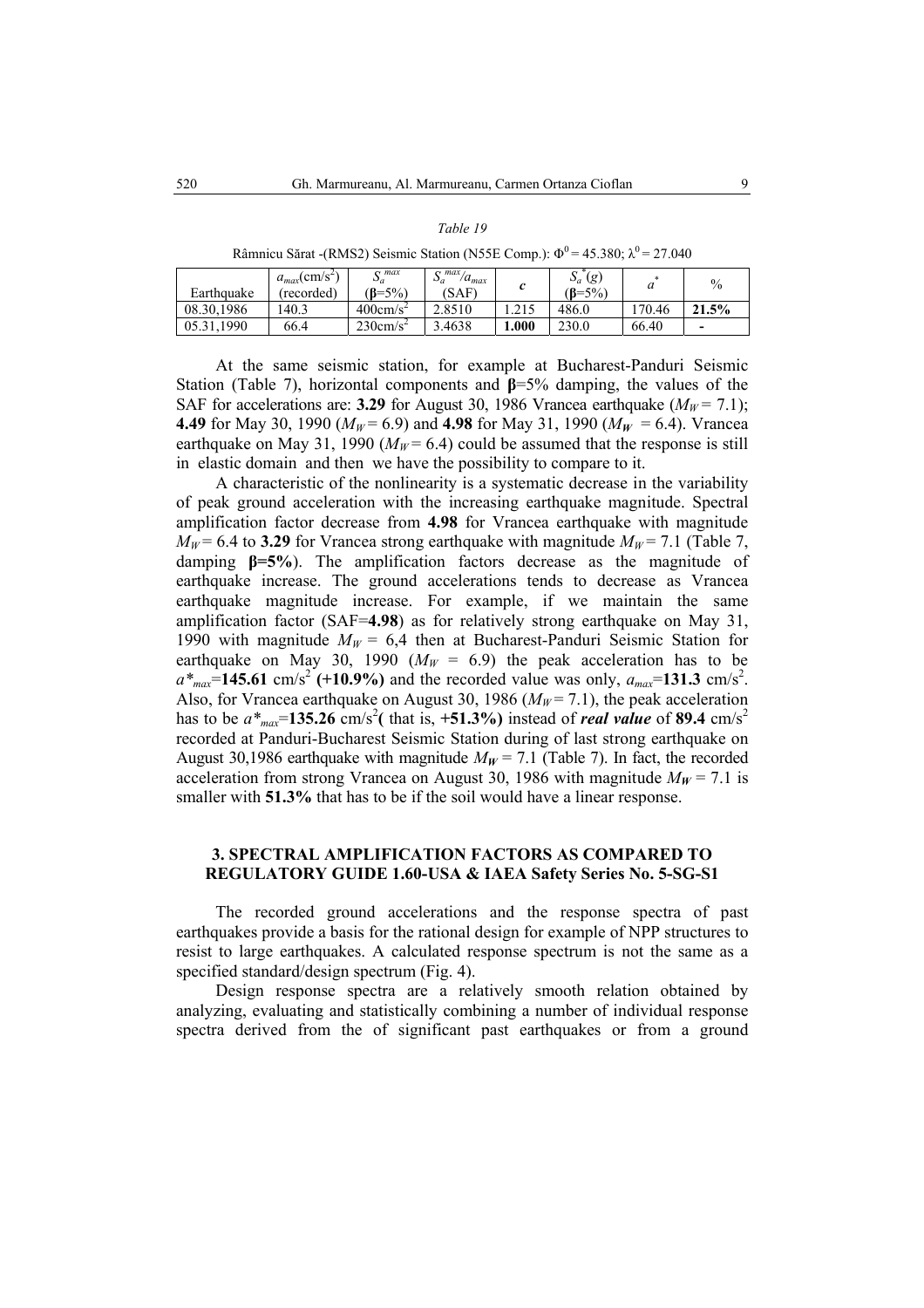acceleration process generation. This standard/design response spectrum is scaled up to the value of ground acceleration, velocity and displacement specific to each site by using so called *spectral amplification factors* (Table 20) [9]. These idealized spectrum curves to be used as *design spectrum* curves (Housner, 1959, U.S., Atomic Energy Commission, 1963) are given in Fig. 8, curves accepted by IAEA Vienna (Safety Series No.5-SG-S1).



Fig. 4 – Design spectra for irradiator nuclear installation from "Horia Hulubei" National Institute of Physics and Nuclear Engineering (IFIN-HH) from Măgurele-Bucharest for SDE level with  $a_{max} = 0.2g$  [7].

 Values of spectrum amplification factors for control points: A, B, C, D (Fig. 4) [9] are given in Table 20, values given by Regulatory Guide 1.69 of the U. S. Atomic Energy Commission and accepted by IAEA Vienna.

| Table 20 |  |
|----------|--|
|          |  |

| Spectral amplification factors (SAF) given by RG 1.60 from USA and IAEA Vienna |  |  |  |
|--------------------------------------------------------------------------------|--|--|--|
|                                                                                |  |  |  |

| Percent of critical | Amplification factors for control points (Fig. 20) |              |           |            |  |
|---------------------|----------------------------------------------------|--------------|-----------|------------|--|
| damping $\beta$ (%) |                                                    | Displacement |           |            |  |
|                     | A(33 Hz)                                           | B(9 Hz)      | C(2.5 Hz) | D(0.25 Hz) |  |
| $0.5\%$             | 1.0                                                | 4.96         | 5.95      | 3.20       |  |
| $2.0\%$             | 1.0                                                | 3.54         | 4.25      | 2.50       |  |
| $5.0\%$             | 1.0                                                | 2.61         | 3.13      | 2.05       |  |
| $7.0\%$             | 1.0                                                | 2.27         | 2.72      | 1.88       |  |
| 10.0%               | 1.0                                                | 1.90         | 2.28      | 1.70       |  |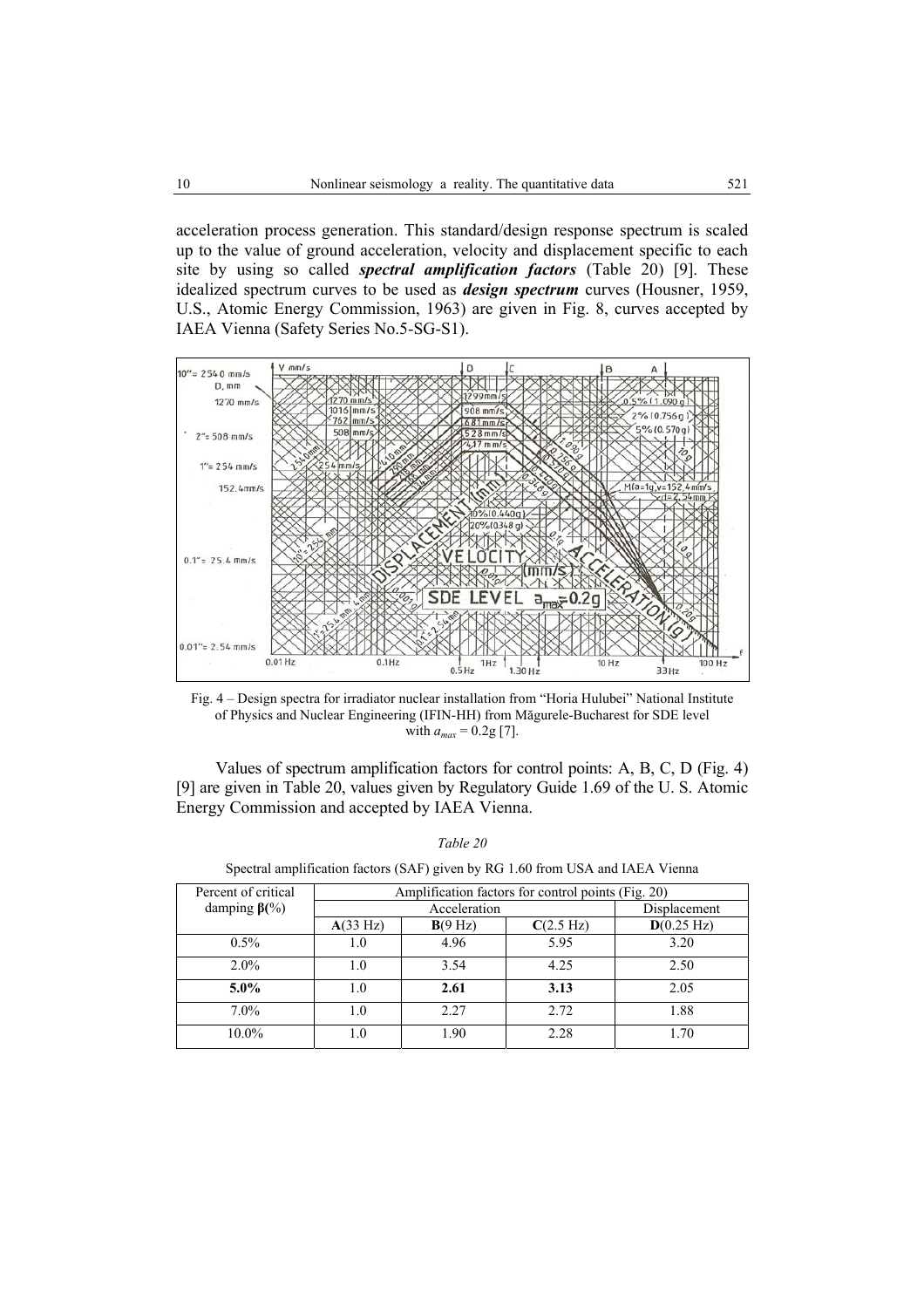### **4. CONCLUSIONS**

1. The significance of nonlinear-elastic soil response to strong earthquakes has long been a contentious matter. On the one hand, soil samples behave nonlinearly in laboratory tests made on Hardin and Drnevich resonant columns at strains larger than  $10^{-5}$  or  $10^{-4}$ , a result that is standard in geotechnical research field. On the other hand, it is also routine in seismology to assume that soil amplification factors measured from weak motions apply to strong motions, *i.e.,* effects of nonlinearity are complete neglected;

2. The central question of the discussion is whether soil amplification is function of earthquake amplitude dependent. The dependence of soil response on strain amplitude become a standard assumption in the geotechnical field and in earthquake and engineering seismology;

3. With a view to understand the characteristics of nonlinear soil behavior and the nonlinearity in the seismology, this study examines the ways that nonlinearity would expected to appear on strong motion records made on Romania territory during to last Vrancea earthquakes. In order to find the quantitative characteristics of the nonlinear soil behavior and nonlinear site response, authors introduced so-called the spectral (seismic) amplification factors which are defined as the ratio between maximum spectral values of absolute acceleration (*Sa*), relative velocity  $(S_v)$  and displacement  $(S_d)$  from response spectra for a fraction of critical damping ( $\beta$ %) and peak values of  $\ddot{y}(t)$ ,  $\dot{x}(t)$ , respectively,  $x(t)$  from processed strong motion records for the same seismic station processing;

4. From Tables 1–19 we can see that there is a strong nonlinear dependence of the spectral amplification factors (SAF) for absolute accelerations on earthquake magnitude for all records made on extra-Carpathian area from Iasi to Craiova for last strong Vrancea earthquakes;

5. The amplification factors decrease as the strength increase. This is consistent with data from Tables 1 to 19, which confirm that the ground accelerations tends to decrease as earthquake magnitude increase. As the excitation level increases, the response spectrum is larger for the linear case than that for the nonlinear one. This is consistent with the one degree of freedom oscillator theory [7], since the peaks of the displacement seismograms in the linear and nonlinear cases are controlled by frequencies that are not amplified due to the nonlinearity;

6. The amplification factors decrease with increasing the magnitudes of deep strong Vrancea earthquakes and this values are far of that given by Regulatory Guide 1.60 of the U. S. Atomic Energy Commission;

7. The new research direction developed by NIEP and other scientists from World has and will have a large scientific impact in this XXI Century and "it will open up a new challenge for seismologists studying nonlinear site effects in 2-D and 3-D irregular geological structures, leading them to a fascinating research subject in *nonlinear physics*" [1].